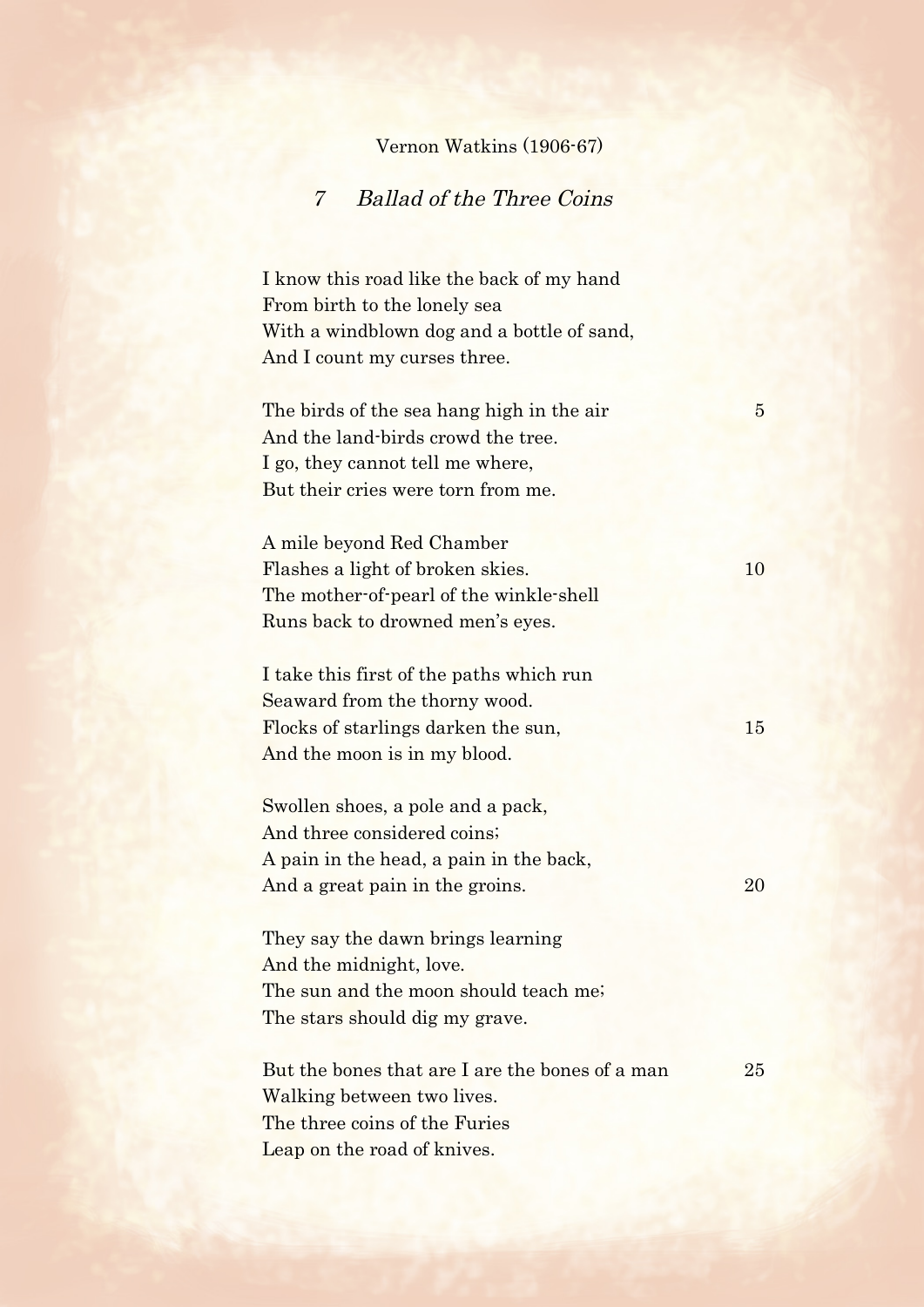| The first coin spins in the light of Dawn.     |    |
|------------------------------------------------|----|
| I see it glint and burn.                       | 30 |
| There is eager thought in those patient eyes.  |    |
| Athene, O, your turn.                          |    |
|                                                |    |
| 'Go to the field and you will find             |    |
| A woman milking a cow.'                        |    |
| Beautiful dawn, instruct me-                   | 35 |
| Dawn, and the olive-bough.                     |    |
| I passed a field where they buried a man.      |    |
| A dark priest in a cowl                        |    |
| Prayed above his body,                         |    |
| And over him swept an owl.                     | 40 |
|                                                |    |
| Then I came, I came to a five-barred gate      |    |
| Where a slow sight held me still.              |    |
| A woman was gripping the teats of a cow,       |    |
| A bucket waiting to fill.                      |    |
|                                                |    |
| The curse of Earth is the curse of the beggar. | 45 |
| Intellect breaks his sleep.                    |    |
| No books in the world will slake that thirst,  |    |
| So swift it is, and deep.                      |    |
| I raised the white milk high on my head        |    |
| Where it shone like Solomon's crown.           | 50 |
| That world would have stood for ever,          |    |
| But the second coin pulled me down.            |    |
|                                                |    |
| The second coin spins in the light of Noon.    |    |
| I see it glint and burn.                       |    |
| There is jealous arrogance in those eyes.      | 55 |
| This is Juno's turn.                           |    |
| 'Go to the stream and you will find            |    |
| A queen where the light is strong.'            |    |
| Beautiful noon, instruct me:                   |    |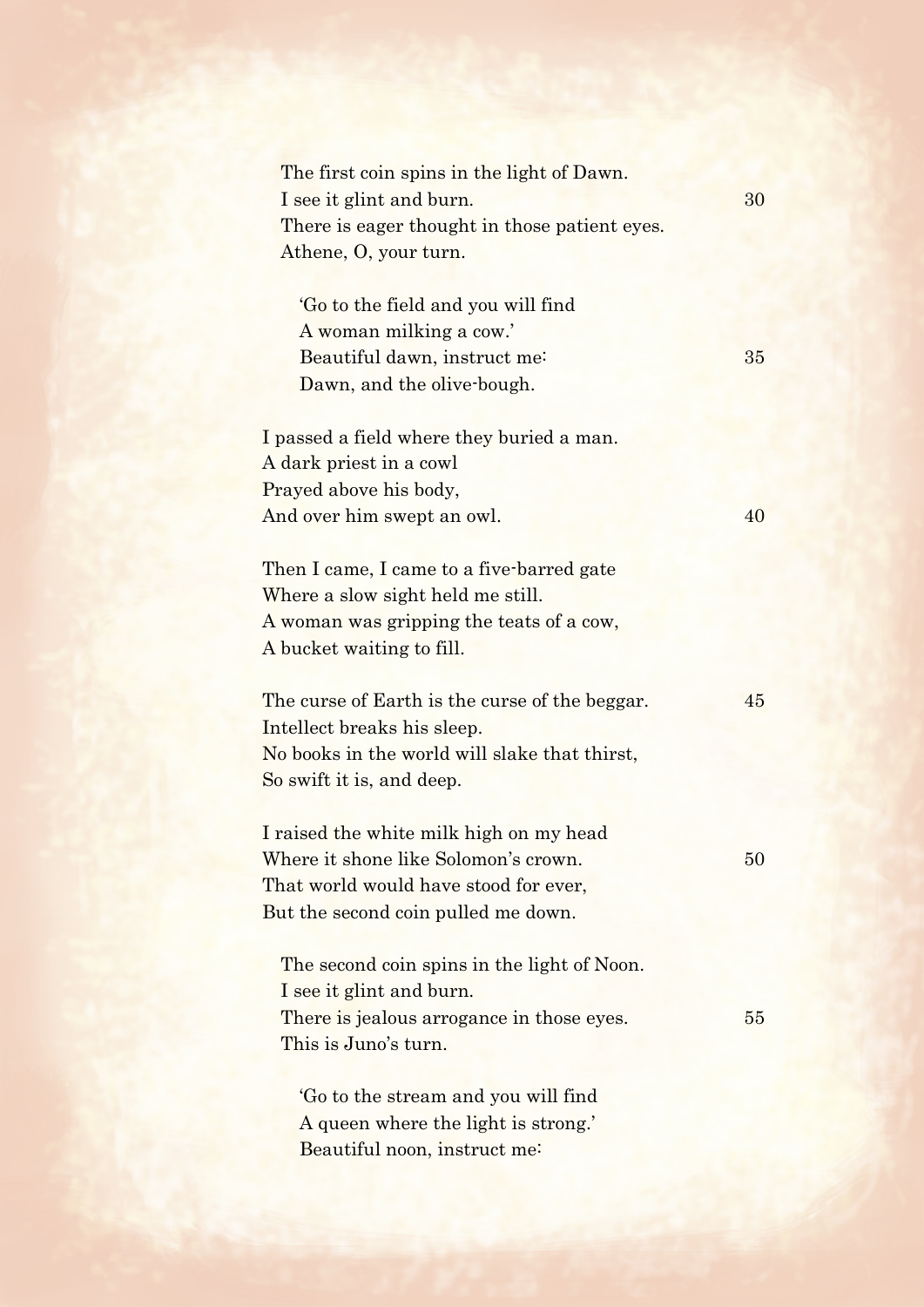| Noon, and the cuckoo's song.                                                                                                                            | 60 |
|---------------------------------------------------------------------------------------------------------------------------------------------------------|----|
| I went, I went to the faltering stream,<br>And a rare sight held me back.<br>A woman bathed from the water's edge,<br>Stopped me in my track.           |    |
| I fixed my eyes on her. At once<br>Jealousy ran through my blood.<br>Her proud beauty was the sun's,<br>Her brood the eagle's brood.                    | 65 |
| I could not cross the stepping stones<br>For jealousy jumped on my back.<br>I cursed the crone on my great back-bone.<br>I cursed her white and black.  | 70 |
| O stint and glint of the jealous flint,<br>O pride of the flashing crown!<br>What was the good of a haughty queen?<br>A beggar cannot lie down.         | 75 |
| At last I managed my way across<br>That crooked, evil stream,<br>And I found a stone with a little green moss<br>And a lost, illegible name.            | 80 |
| I stretched my legs and my heart was still.<br>I fixed my eyes on a tree;<br>When the third great pain got hold of me,<br>The worst of those bad three. |    |
| O let me be, you women!<br>O my coins were curses three.<br>The first I carried, the second I buried,<br>The third I'll cast to the sea.                | 85 |
| The third coin spins in the Starlight.<br>O where are the first two gone?                                                                               | 90 |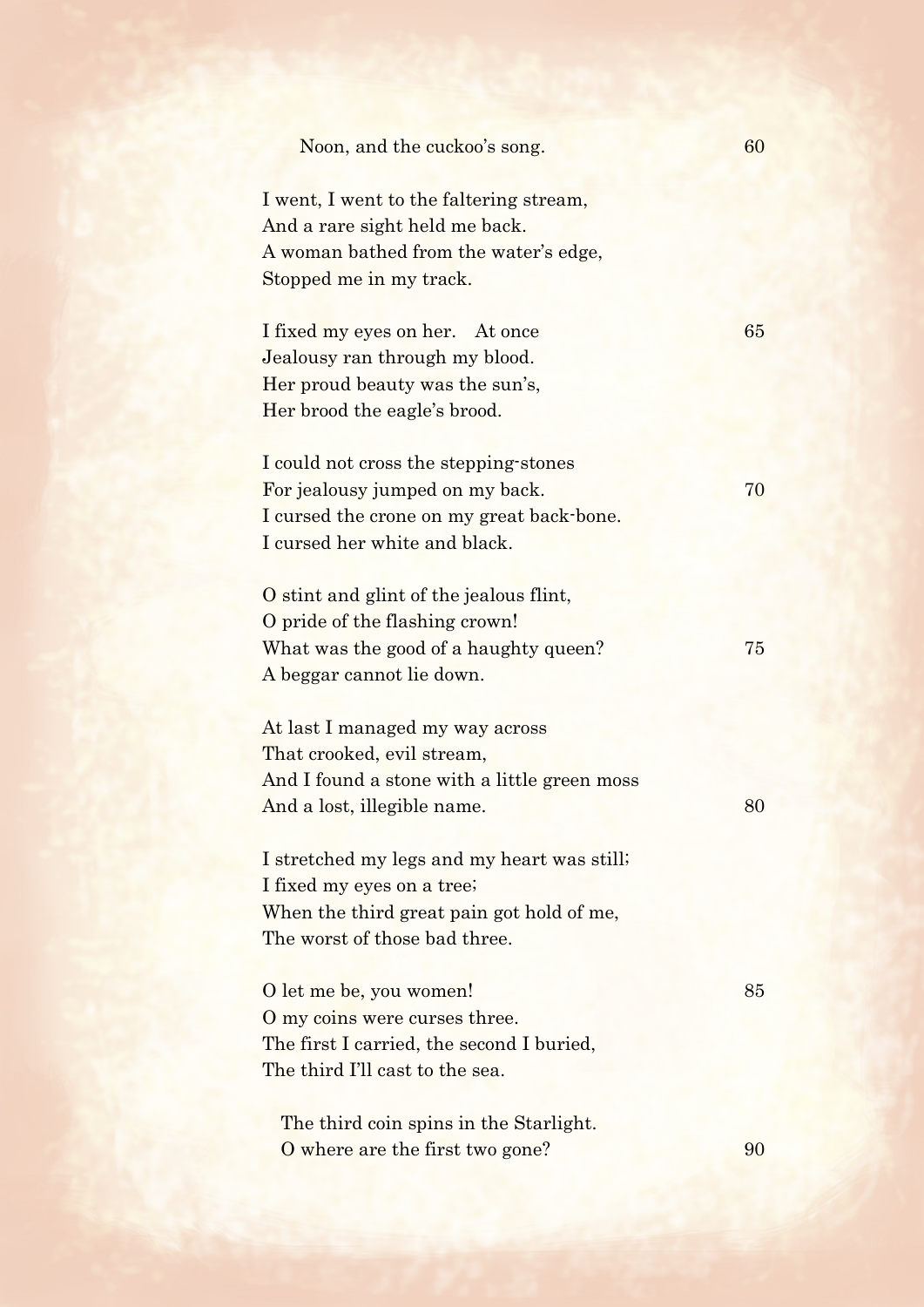Come down, engendering darkness. A wild dog leads me on.

What rest is there on the love-starved Earth When the sea is starved for love? Beautiful Night, instruct me: 95 Night, and the turtle-dove.

'Run down, run down to the yellow-white foam, A naked girl you will see Who will take that last coin from you, The worst of those bad three.' 100

To the beach I went, I went to the rock, I stood where the limpets clung. The salt blood sprang at my heart's great knock, And now the salt wind stung.

What have I come to win from death 105 Girding up my loins? Swollen shoes, a pole and a pack, And the last of three bad coins.

What if, when I come to the yellow-white foam, Nothing I can see 110 But a bottle up to its neck in sand And a wet dog peeled by the sea?

O what of Athene's halo And what of Solomon's crown? And what of Juno's jealous love? 115 A beggar cannot lie down.

But now by the yellow-white foam I stand, And all is altered, all is changed, All that logic of the land Ravished and deranged. 120

The barren bears the fruits of the Earth